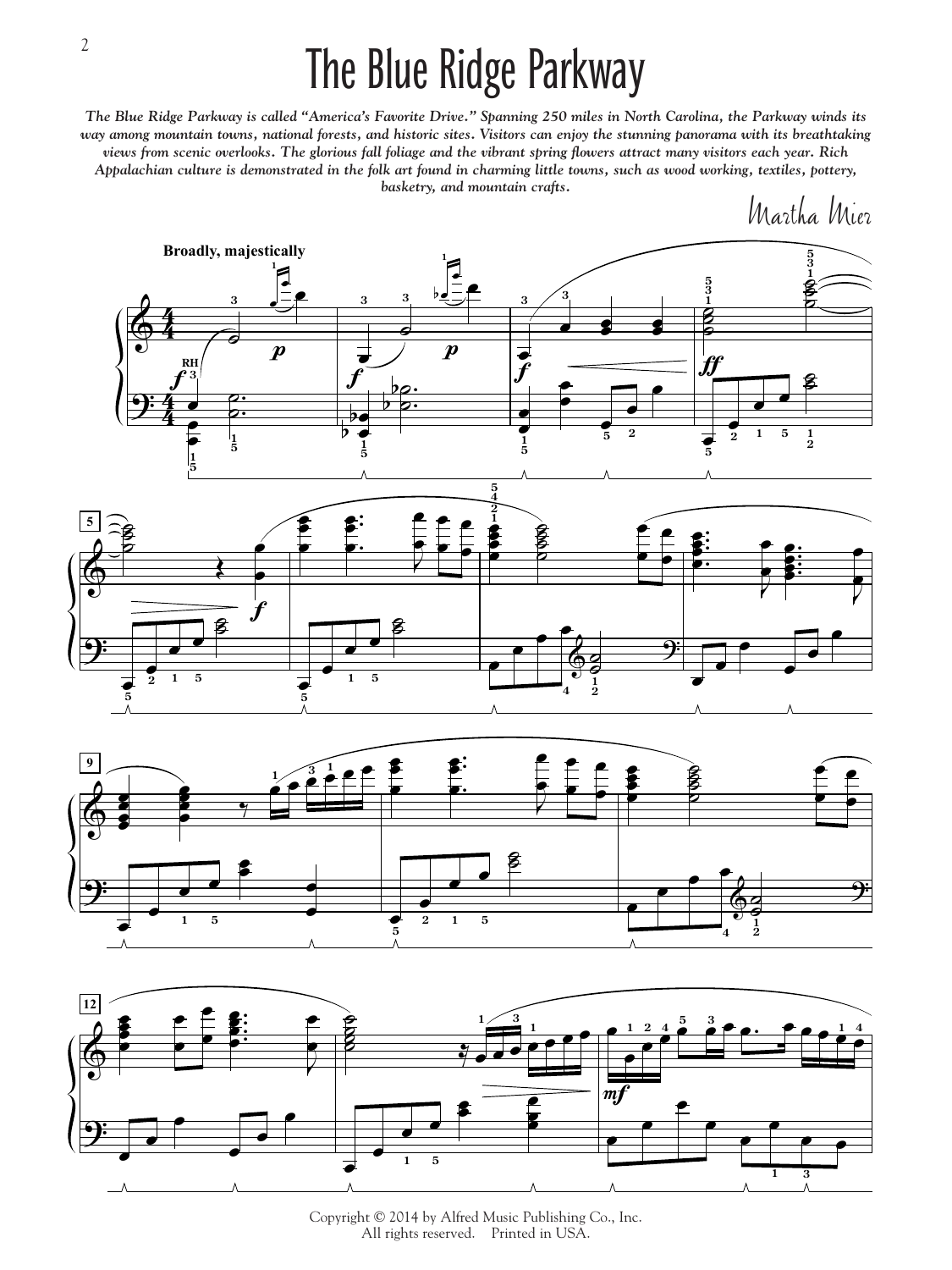## Appalachian Mountain Clogging

*Clogging is the official folk dance of North Carolina. Developed during the colonial period in the Southern Appalachian Mountains, clogging is known for its unique, dignified, and beautiful footwork. Clogging can be performed alone, by couples, or in groups. Today, North Carolina is home to numerous clogging festivals, including the Mountain Dance and Folk Festival in Asheville, and the Hickory Hoedown Clogging Festival.*

Martha Mier







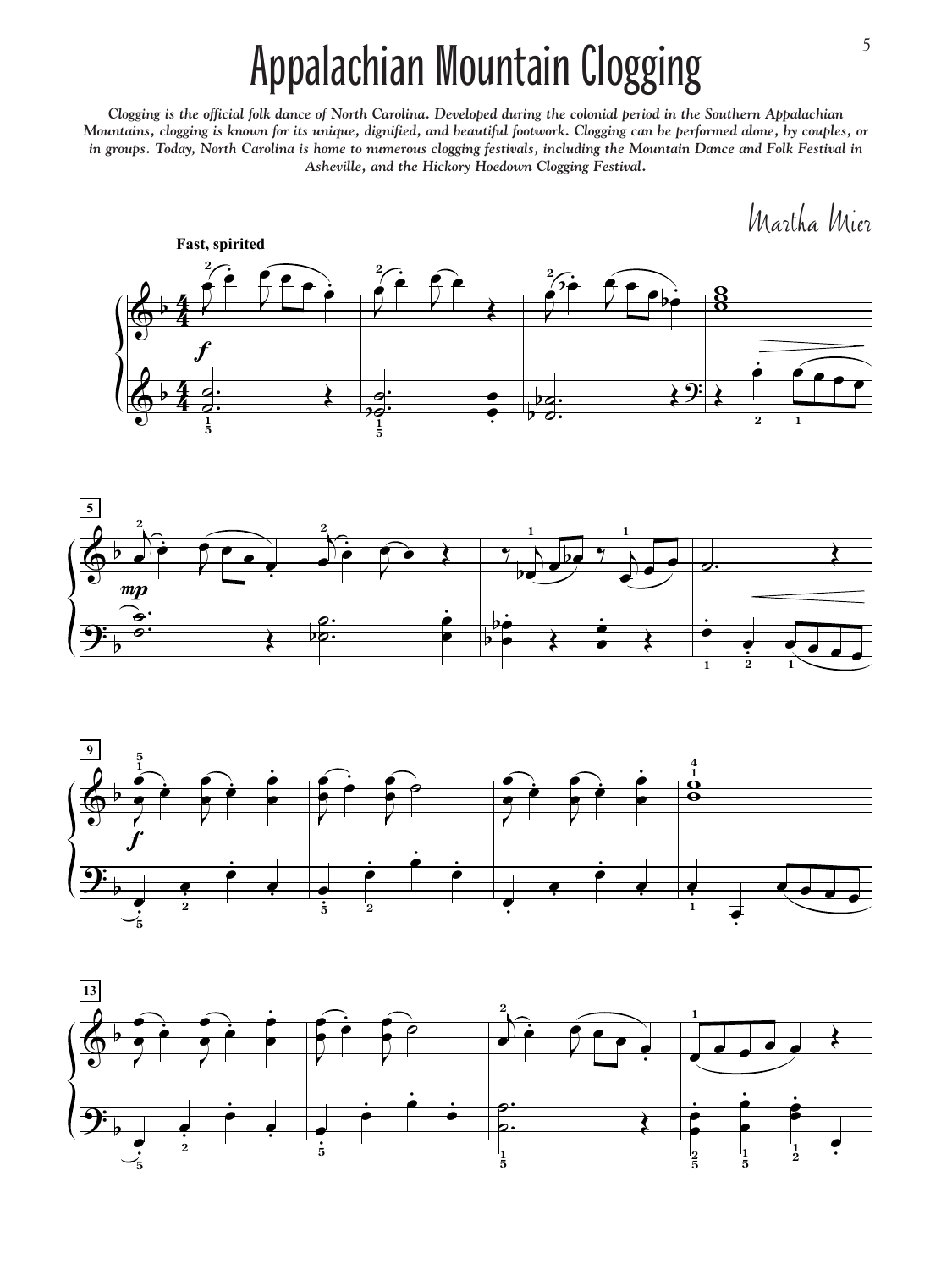## Legend of The Blowing Rock

*Blowing Rock is a cliff above Johns River Gorge in northwestern North Carolina. Due to the rock's shape and size, wind currents from the gorge blow vertically, causing light objects to float upwards into the sky. Legend has it that an Indian brave leaped from The Rock, leaving his grief-stricken maiden behind. She prayed daily to the Great Spirit until a gust of wind blew her lover back into her arms.*